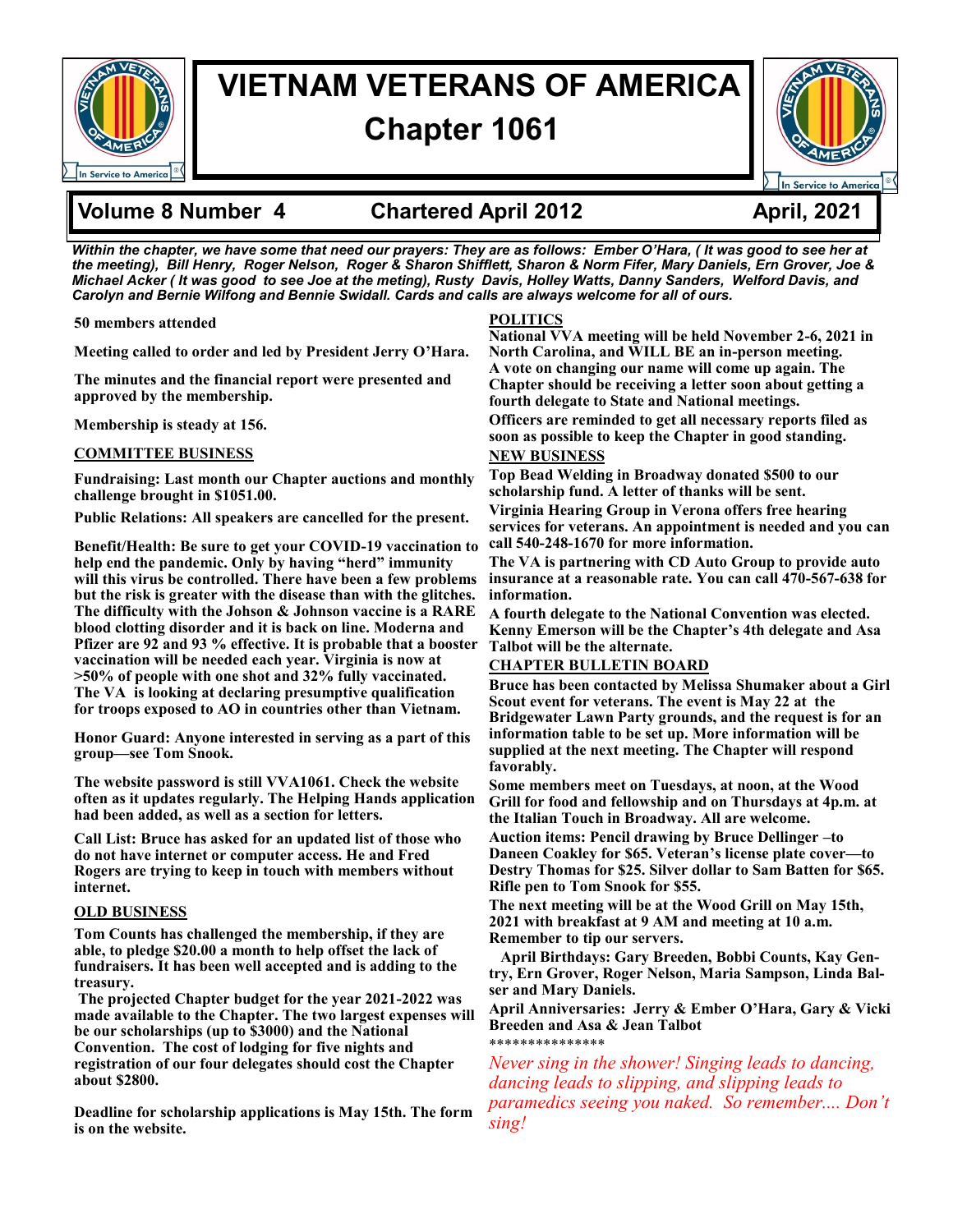#### **BOARD OF DIRECTORS 2018-20**

**PRESIDENT Jerry O'Hara 540 435-3064 jdgolf04@yahoo.com**

**1 st VICE PRESIDENT Danny Sanders 540 833-5378 Hdsanders1947@gmail.com**

- **2 nd VICE PRESIDENT Daneen Coakley 540 820-6892 dacoakley@gmail.com**
- **SECRETARY Tom Snook 540 246-9628 snook107b@aol.com Alternate = Sonny Clutteur**

**TREASURER Tom Counts 757-630-4729 uwili@hotmail.com Alternate = Rusty Davis**

- **DIRECTOR Kenny Emerson 540 433-1480 samboemerson@gmail.com**
- **DIRECTOR Layton Payne 540 896-9329**
- **DIRECTOR Sonny Clutteur 540 421-5200 sun4Power@aol.com**
- **DIRECTOR Roger Nelson 540 433-9770 rogerlindaattwinlakes@gmail.com**
- **DIRECTOR Don Bailey 540 442-7382 don\_and\_lavonne@verizon.net**
- **DIRECTOR Tom Pruitt 540-896-9800 bunkyp3@gmail.com**
- **DIRECTOR Bennie Swindall 540 896-5325 swindallv@aol.com**
- **DIRECTOR Bernie Wilfong 540 –208-7828**
- **DIRECTOR Bruce Orebaugh 540 271-3191 bruce052@hotmail.com.**
- **DIRECTOR Rusty Davis 540 249-5552**
- **DIRECTOR Paul Clancey 540-560-9902**

#### **paul@kathysscuba.com**

- **SGT-AT-ARMS Danny Judy 540 564-1290 precdanny@comcast.net**
- **CHAPLAIN Roger Alger 540-652-8660 ralger1@comcast.net**
- **EDITOR Doc Talbot 540 298-7546 asartalbot@gmail.com Tom Snook 540 246-9628 snook107b@aol.com**

**STATE DELEGATES:** 

**Jerry O'Hara, Tom Snook, Bill Ludholtz and Kenny Emerson.**

**Every few days it would be** smart to put your jeans on to make sure they still fit

**Pajamas and sweats will** have you believe all is well

### A FIREARMS REFRESHER **COURSE**

- 1. Those who plow their guns into plows will plow for those who don't. —Thomas Jefferson
- 2. Those who trade liberty for security have neither.– John Adams
- 3. Free men do not ask permission to bear arms
- 4 An armed man is a citizen. An unarmed man is a subject.
- 5. Only a government that is afraid of its citizens tries to control them.
- 6. Gun control is not about guns; it is about control.
- 7. You only have the rights you are willing to fight for.
- 8. Know guns, know peace, know safety. No guns, no peace, no safety.
- 9. You don't shoot to kill; you shoot to stay alive.
- 10. Assault is a behavior, not a device.
- 11. The United States Constitution © 1791 All Rights Reserved.
- 12. The Second Amendment is in place in case the politicians ignore the others.
- 13. Which part of "shall not be infringed upon" do you not understand?
- 14. Guns have only two enemies: rust and politicians.
- 15. When you remove the people's right to bear arms, you create slaves.
- 16. The American Revolution would never have happened with gun control.
- 17. Every nation who has allowed gun control, voluntarily or by edict, has endured slavery

I love this country. It's the government I am afraid of.